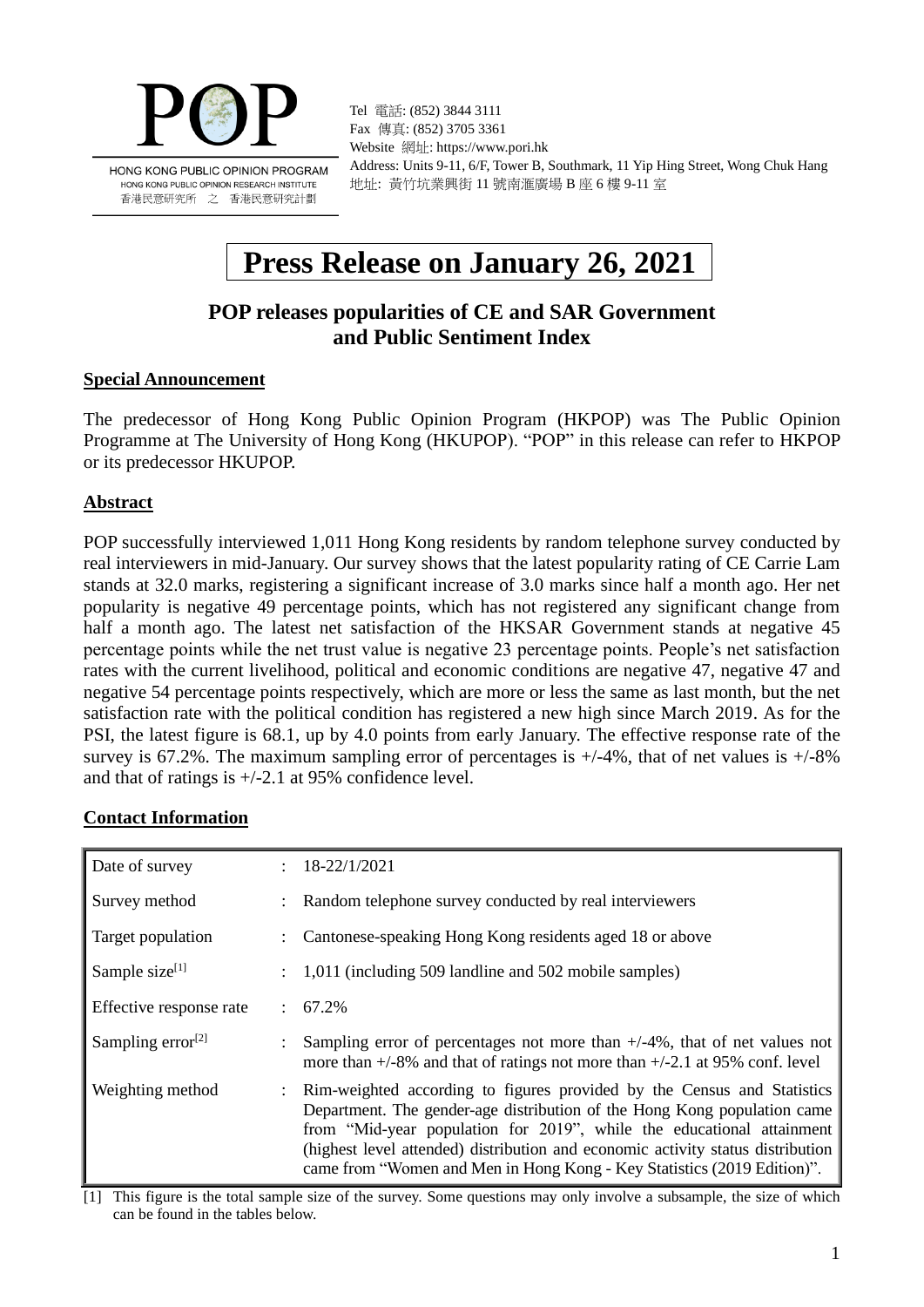[2] All error figures in this release are calculated at 95% confidence level. "95% confidence level" means that if we were to repeat a certain survey 100 times with different random samples, we would expect 95 times having the population parameter within the respective error margins calculated. Because of sampling errors, when quoting percentages, journalists should refrain from reporting decimal places, whereas one decimal place can be used when quoting rating figures.

#### **Popularity of CE and SAR Government**

| Date of survey                            |                        | 9-13/11/20 23-26/11/20 <sup>[3]</sup> 7-10/12/20 18-22/12/20 |         |         | $4 - 8/1/21$ | 18-22/1/21                    | Latest<br><i>change</i> |
|-------------------------------------------|------------------------|--------------------------------------------------------------|---------|---------|--------------|-------------------------------|-------------------------|
| Sample size                               | 1,005                  | 1,085                                                        | 1,009   | 1,014   | 1,000        | 1,011                         |                         |
| Response rate                             | 63.9%                  | 74.6%                                                        | 70.0%   | 68.7%   | 58.5%        | 67.2%                         |                         |
| Latest findings                           | Finding                | Finding                                                      | Finding | Finding | Finding      | <b>Finding &amp;</b><br>error |                         |
| Rating of CE Carrie Lam                   | $30.8^{[4]}$           | 33.5                                                         | 30.6    | 29.7    | 29.0         | $32.0 + (-2.1)$               | $+3.0^{[4]}$            |
| Vote of confidence in<br>CE Carrie Lam    | 21%                    | 21%                                                          | 20%     | 18%     | 19%          | $21 + (-3)$ %                 | $+2\%$                  |
| Vote of no confidence in<br>CE Carrie Lam | $69\%$ <sup>[4]</sup>  | 66%                                                          | 69%     | 69%     | 72%          | $69 + (-3%)$                  | $-3%$                   |
| Net approval rate                         | $-48\%$ <sup>[4]</sup> | $-45%$                                                       | $-50\%$ | $-51\%$ | $-54\%$      | $-49 + (-5%$                  | $+5%$                   |

Recent popularity figures of CE Carrie Lam are summarized as follows:

[3] POP conducted a Policy Address instant survey on 25/11/2020 in between two tracking surveys, the results are: CE rating at 26.8 marks, net approval rate at negative 57 percentage points. Because our tracking surveys do not use online samples, and our latest survey started two days before the Policy Address, it is better to compare the latest figures with those collected in our previous survey conducted on 9-13/11/2020.

[4] The difference between the figure and the result from the previous survey has gone beyond the sampling error at 95% confidence level, meaning that the change is statistically significant prima facie. However, whether the difference is statistically significant is not the same as whether they are practically useful or meaningful, and different weighting methods could have been applied in different surveys.

Recent popularity figures of the HKSAR Government are summarized as follows:

| Date of survey                                             |         |         |                       |                        | 17-20/8/20 21-24/9/20 19-22/10/20 23-26/11/20 18-22/12/20 | 18-22/1/21                    | Latest<br><i>change</i> |
|------------------------------------------------------------|---------|---------|-----------------------|------------------------|-----------------------------------------------------------|-------------------------------|-------------------------|
| Sample size                                                | 587-677 | 589-695 | 624-637               | 518-529                | 558-623                                                   | 510-600                       |                         |
| Response rate                                              | 60.9%   | 61.5%   | 62.2%                 | 74.6%                  | 68.7%                                                     | 67.2%                         |                         |
| Latest findings                                            | Finding | Finding | Finding               | Finding                | Finding                                                   | <b>Finding &amp;</b><br>error |                         |
| Satisfaction rate of<br>SARG performance <sup>[5]</sup>    | 20%     | 17%     | 17%                   | 19%                    | 17%                                                       | $16 + (-3%)$                  |                         |
| Dissatisfaction rate of<br>SARG performance <sup>[5]</sup> | 65%     | 63%     | 69% [6]               | $62\%$ <sup>[6]</sup>  | 60%                                                       | $61 + (-4%)$                  | $+2\%$                  |
| Net satisfaction rate                                      | $-45%$  | $-46%$  | $-52\%$               | $-43%$                 | $-43%$                                                    | $-45 + (-6\%$                 | $-2\%$                  |
| Mean value <sup>[5]</sup>                                  | 2.1     | 2.1     | 2.0                   | $2.1^{[6]}$            | 2.1                                                       | $2.1 + (-0.1)$                |                         |
| Trust in HKSAR<br>Government <sup>[5]</sup>                | 30%     | 27%     | 26%                   | 30%                    | 29%                                                       | $28 + (-4%)$                  | $-1\%$                  |
| Distrust in HKSAR<br>Government <sup>[5]</sup>             | 59%     | 55%     | $61\%$ <sup>[6]</sup> | 49% [6]                | 56% [6]                                                   | $51 + (-4%)$                  | $-5%$                   |
| Net trust                                                  | $-29\%$ | $-28%$  | $-35\%$               | $-20\%$ <sup>[6]</sup> | $-27\%$                                                   | $-23 + (-8) \%$               | $+5%$                   |
| Mean value <sup>[5]</sup>                                  | 2.4     | 2.4     | 2.3                   | $2.5^{[6]}$            | 2.4                                                       | $2.5 + (-0.1)$                | $+0.1$                  |

[5] Collapsed from a 5-point scale. The mean value is calculated by quantifying all individual responses into 1, 2, 3, 4, 5 marks according to their degree of positive level, where 1 is the lowest and 5 the highest, and then calculate the sample mean.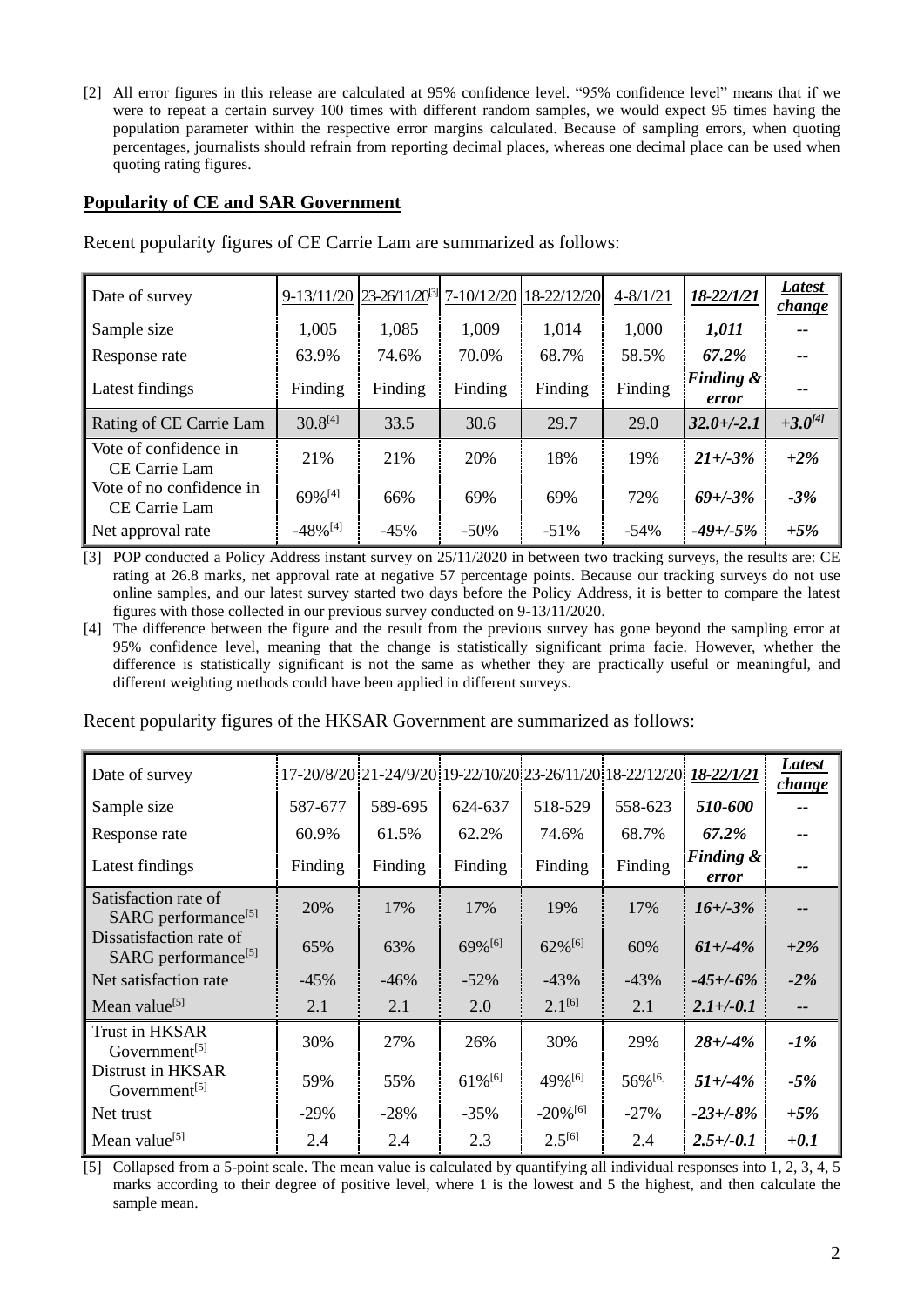[6] The difference between the figure and the result from the previous survey has gone beyond the sampling error at 95% confidence level, meaning that the change is statistically significant prima facie. However, whether the difference is statistically significant is not the same as whether they are practically useful or meaningful, and different weighting methods could have been applied in different surveys.

| Date of survey                                                       |                        | <u>17-20/8/20 21-24/9/20 19-22/10/20 23-26/11/20 18-22/12/20 18-22/1/21</u> |         |                        |                    |                               | <b>Latest</b><br>change  |
|----------------------------------------------------------------------|------------------------|-----------------------------------------------------------------------------|---------|------------------------|--------------------|-------------------------------|--------------------------|
| Sample size                                                          | 1,020                  | 1,013                                                                       | 1,020   | 1,085                  | 1,014              | 1,011                         |                          |
| Response rate                                                        | 60.9%                  | 61.5%                                                                       | 62.2%   | 74.6%                  | 68.7%              | 67.2%                         |                          |
| Latest findings                                                      | Finding                | Finding                                                                     | Finding | Finding                | Finding            | <b>Finding &amp;</b><br>error |                          |
| Current livelihood condition:<br>Satisfaction rate <sup>[7]</sup>    | 12% [8]                | 13%                                                                         | 14%     | 15%                    | 14%                | $15 + (-2%)$                  | $+1\%$                   |
| Current livelihood condition:<br>Dissatisfaction rate <sup>[7]</sup> | 70%                    | 64% <sup>[8]</sup>                                                          | 67%     | $61\%$ <sup>[8]</sup>  | 65%                | $62 + (-3%)$                  | $-2\%$                   |
| Net satisfaction rate                                                | $-57\%$ <sup>[8]</sup> | $-51%$                                                                      | $-54%$  | $-46\%$ <sup>[8]</sup> | $-51%$             | $-47 + (-5%$                  | $+3%$                    |
| Mean value <sup>[7]</sup>                                            | 2.0                    | 2.1                                                                         | 2.0     | $2.2^{[8]}$            | 2.1                | $2.2 + (-0.1)$                | $+0.1$                   |
| Current political condition:<br>Satisfaction rate <sup>[7]</sup>     | 9%                     | 9%                                                                          | 9%      | $15\%$ <sup>[8]</sup>  | 16%                | $15 + (-2%)$                  |                          |
| Current political condition:<br>Dissatisfaction rate <sup>[7]</sup>  | 77%                    | 73%[8]                                                                      | 75%     | 66% <sup>[8]</sup>     | 65%                | $63 + (-3%)$                  | $-3%$                    |
| Net satisfaction rate                                                | $-68%$                 | $-65%$                                                                      | $-66%$  | $-50\%$ <sup>[8]</sup> | $-50%$             | $-47 + (-5\%$                 | $+2\%$                   |
| Mean value <sup>[7]</sup>                                            | 1.7                    | 1.7                                                                         | 1.7     | $2.0^{[8]}$            | 2.0                | $2.1 + (-0.1)$                | $\overline{\phantom{a}}$ |
| Current economic condition:<br>Satisfaction rate <sup>[7]</sup>      | 10%                    | 12%                                                                         | 9%      | 10%                    | 10%                | $13 + (-2%)$                  | $+3%$                    |
| Current economic condition:<br>Dissatisfaction rate <sup>[7]</sup>   | $71\%$ <sup>[8]</sup>  | 69%                                                                         | 70%     | $64\%^{[8]}$           | 68% <sup>[8]</sup> | $67 + (-3%)$                  | $-2%$                    |
| Net satisfaction rate                                                | $-61\%$ <sup>[8]</sup> | $-57%$                                                                      | $-61%$  | $-53\%$ <sup>[8]</sup> | $-59%$             | $-54 + (-4%$                  | $+4%$                    |
| Mean value <sup>[7]</sup>                                            | $2.0^{[8]}$            | 2.1                                                                         | 2.0     | $2.1^{[8]}$            | 2.0                | $2.1 + (-0.1)$                |                          |

People's recent appraisals of society's conditions are summarized as follows:

[7] Collapsed from a 5-point scale. The mean value is calculated by quantifying all individual responses into 1, 2, 3, 4, 5 marks according to their degree of positive level, where 1 is the lowest and 5 the highest, and then calculate the sample mean.

[8] The difference between the figure and the result from the previous survey has gone beyond the sampling error at 95% confidence level, meaning that the change is statistically significant prima facie. However, whether the difference is statistically significant is not the same as whether they are practically useful or meaningful, and different weighting methods could have been applied in different surveys.

Our latest survey shows that the latest popularity rating of CE Carrie Lam stands at 32.0 marks, registering a significant increase of 3.0 marks since half a month ago. Her latest approval rate is 21%, disapproval rate 69%, giving a net popularity of negative 49 percentage points. These figures have not registered any significant change from half a month ago.

Regarding the HKSAR Government, the latest satisfaction rate is 16%, whereas 61% were dissatisfied, thus net satisfaction stands at negative 45 percentage points. The mean score is 2.1, meaning close to "quite dissatisfied" in general. Regarding people's trust in the HKSAR Government, 28% of the respondents expressed trust, 51% expressed distrust, thus the net trust value is negative 23 percentage points. The mean score is 2.5, meaning between "quite distrust" and "half-half" in general.

As for people's satisfaction with the current livelihood, political and economic conditions, the latest satisfaction rates are 15%, 15% and 13% respectively, while the net satisfaction rates are negative 47, negative 47 and negative 54 percentage points respectively. The mean scores are 2.2, 2.1 and 2.1 respectively, meaning close to "quite dissatisfied" in general. The figures above are more or less the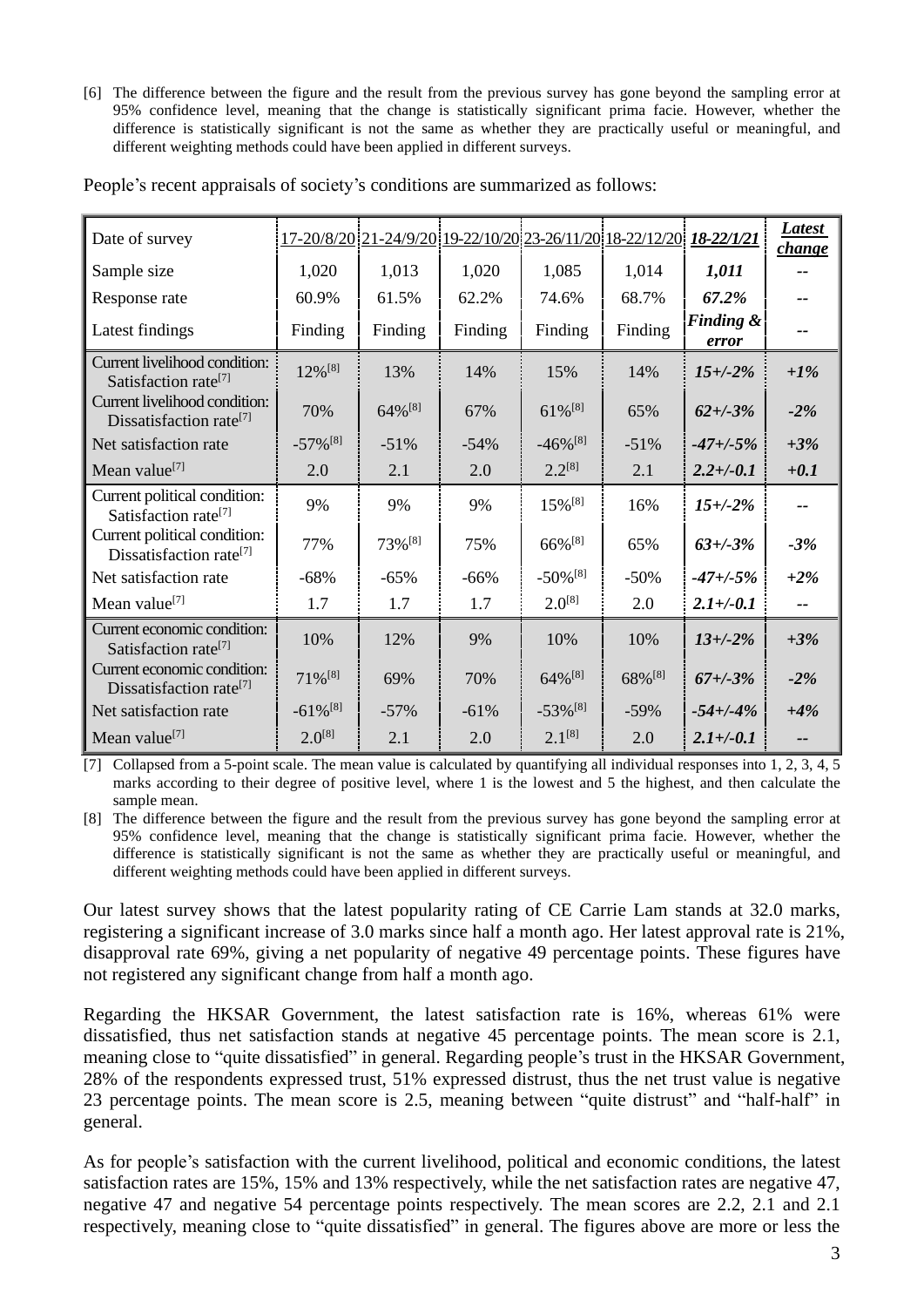same as last month, but the net satisfaction rate with the political condition has registered a new high since March 2019.

## **Public Sentiment Index**

The Public Sentiment Index (PSI) compiled by POP aims at quantifying Hong Kong people's sentiments, in order to explain and predict the likelihood of collective behaviour. PSI comprises 2 components: one being Government Appraisal (GA) Score and the other being Society Appraisal (SA) Score. GA refers to people's appraisal of society's governance while SA refers to people's appraisal of the social environment. Both GA and SA scores are compiled from a respective of 4 and 6 opinion survey figures. All PSI, GA and SA scores range between 0 to 200, with 100 meaning normal.

民情指數 **Public Sentiment Index**  $(7/1992 - 1/2021)$  $15<sub>C</sub>$ 130  $110$ 數值 Score 政評數值  $\overline{9}$ Government Appraisal  $(GA)$ 社評數值 Society Appraisal (SA) 70 民情指數 Public Sentiment 50 Index (PSI) 30  $\begin{array}{l} 9/2000 \\ 4/2001 \\ 11/2001 \\ 6/2002 \\ 11/2003 \\ 8/2003 \\ 8/2004 \\ 10/2004 \\ 10/2005 \\ 5/2005 \\ 12/2005 \\ 7/2006 \\ 7/2006 \\ \end{array}$  $\begin{array}{l} 1/2010 \\ 8/2011 \\ 8/2011 \\ 9/2011 \\ 5/2012 \\ 5/2012 \\ 7/2013 \\ 7/2014 \\ 9/2014 \\ 9/2014 \\ 9/2014 \\ 9/2014 \\ 9/2014 \\ 9/2014 \\ 9/2014 \\ 9/2014 \\ 9/2014 \\ 9/2014 \\ 9/2014 \\ 9/2014 \\ 9/2014 \\ 9/2014 \\ 9/2014 \\ 9/2014 \\ 9/2014 \\ 9/2014 \\ 9/20$  $\begin{array}{l} 71992 \\ 71933 \\ 21933 \\ 51933 \\ 51934 \\ 51935 \\ 51936 \\ 51936 \\ 51936 \\ 51936 \\ 51936 \\ 51936 \\ 51936 \\ 51936 \\ 51936 \\ 51936 \\ 51936 \\ 51936 \\ 51936 \\ 51936 \\ 51936 \\ 51936 \\ 51936 \\ 51936 \\ 51936 \\ 51936 \\ 51936 \\ 51936 \\ 51936 \\ 51936 \\ 51$ 4/2008 1/2008 6/2009 42015<br>1/2015<br>6/2017<br>6/2017 1/2017<br>8/2018 1/2019<br>5/2010 1/2020<br>2/2020 9/2007  $/200$ 調査日期 Month of survey **Latest figure Public Sentiment Index Government Appraisal Society Appraisal (GA): 70.2 (+3.7) (PSI): 68.1 (+4.0) (SA): 65.4 (+3.5)**

The chart of PSI, GA and SA are shown below:

Recent values of PSI, GA, SA and 10 fundamental figures are tabulated as follows:

| Cut-off date                                     |             |        |             | 13/11/20 26/11/20 10/12/20 22/12/20 | 8/1/21      | 22/1/21     | Latest<br>change |
|--------------------------------------------------|-------------|--------|-------------|-------------------------------------|-------------|-------------|------------------|
| <b>Public Sentiment Index (PSI)</b>              | 57.6        | 68.8   | 67.7        | 64.5                                | 64.1        | 68.1        | $+4.0$           |
| <b>Government Appraisal (GA)</b>                 | 63.8        | 71.7   | 69.8        | 67.2                                | 66.6        | 70.2        | $+3.7$           |
| Rating of CE                                     | 30.8        | 33.5   | 30.6        | 29.7                                | 29.0        | <b>32.0</b> | $+3.0$           |
| Net approval rate of CE                          | $-48%$      | $-45%$ | $-50%$      | $-51%$                              | $-54%$      | $-49%$      | $+5%$            |
| Mean value of people's satisfaction<br>with SARG | $2.0^{[9]}$ | 2.1    | $2.1^{[9]}$ | 2.1                                 | $2.1^{[9]}$ | 2.1         | --               |
| Mean value of people's trust in SARG             | $2.3^{[9]}$ | 2.5    | $2.5^{[9]}$ | 2.4                                 | $2.4^{[9]}$ | 2.5         | $+0.1$           |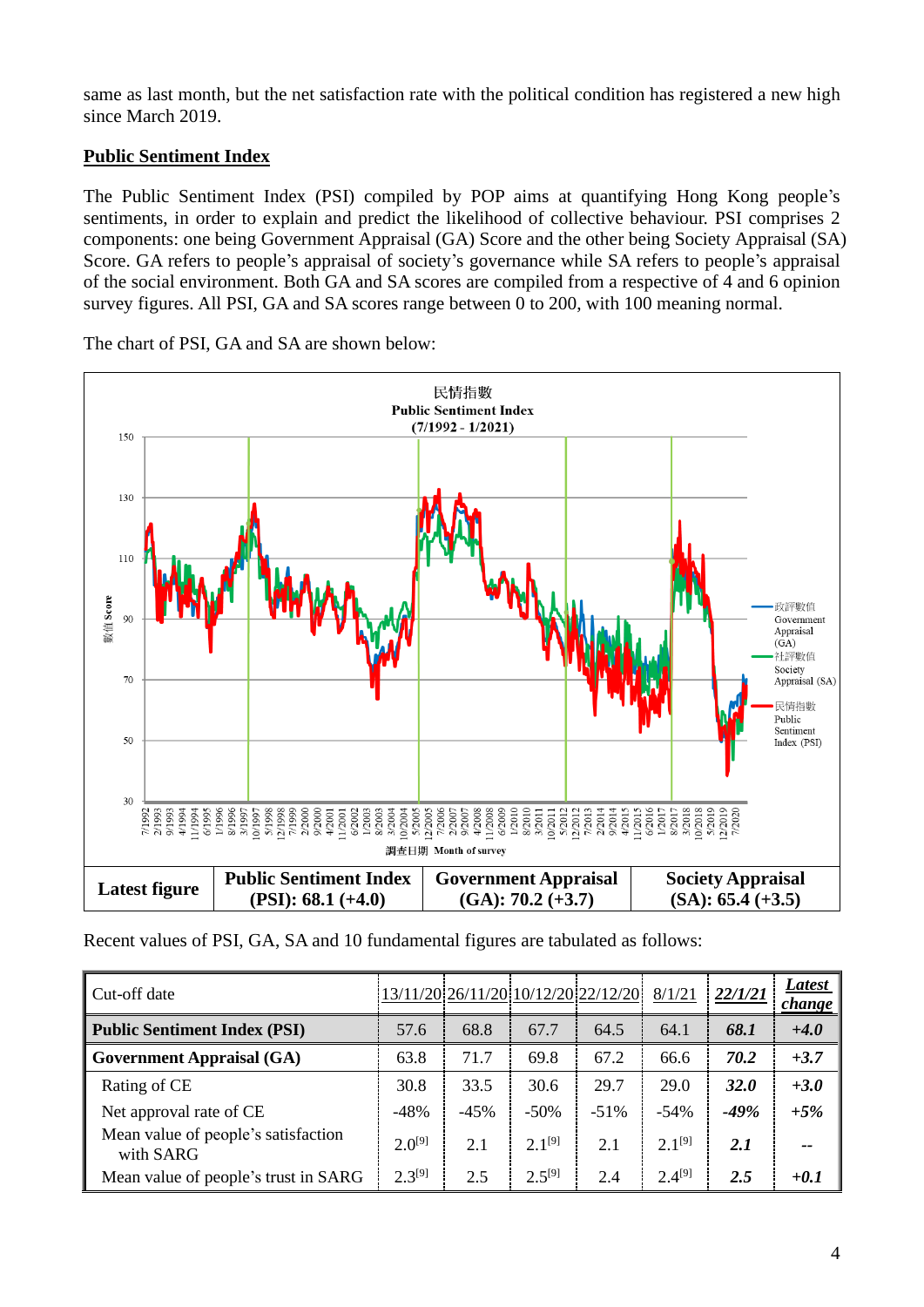| Cut-off date                                       |              |              |              | 13/11/20 26/11/20 10/12/20 22/12/20 | 8/1/21      | 22/1/21      | Latest<br><i>change</i> |
|----------------------------------------------------|--------------|--------------|--------------|-------------------------------------|-------------|--------------|-------------------------|
| <b>Society Appraisal (SA)</b>                      | $53.2^{[9]}$ | 65.3         | $65.3^{[9]}$ | 62.0                                | 61.9        | 65.4         | $+3.5$                  |
| People's satisfaction with political<br>condition  | $1.7^{[9]}$  | 2.0          | $2.0^{[9]}$  | 2.0                                 | $2.0^{[9]}$ | 2.1          |                         |
| Weighting index of political condition             | $0.33^{[9]}$ | $0.33^{[9]}$ | $0.33^{[9]}$ | $0.33^{[9]}$                        | 0.32        | $0.32^{[9]}$ | --                      |
| People's satisfaction with economic<br>condition   | $2.0^{[9]}$  | 2.1          | $2.1^{[9]}$  | 2.0                                 | $2.0^{[9]}$ | 2.1          |                         |
| Weighting index of economic condition              | $0.33^{[9]}$ | $0.33^{[9]}$ | $0.33^{[9]}$ | $0.33^{[9]}$                        | 0.33        | $0.33^{[9]}$ | --                      |
| People's satisfaction with livelihood<br>condition | $2.0^{[9]}$  | 2.2          | $2.2^{[9]}$  | 2.1                                 | $2.1^{[9]}$ | 2.2          | $+0.1$                  |
| Weighting index of livelihood condition            | $0.35^{[9]}$ | $0.35^{[9]}$ | $0.35^{[9]}$ | $0.35^{[9]}$                        | 0.35        | $0.35^{[9]}$ | --                      |

[9] POP will adopt the latest published figures when there are no respective updates.

As for the meaning of the score values, please refer to the following:

| <b>Score value</b>                                    | Percentile  |          | <b>Percentile</b> |  |  |
|-------------------------------------------------------|-------------|----------|-------------------|--|--|
| 140-200                                               | Highest 1%  | $0 - 60$ | Lowest 1\%        |  |  |
| 125                                                   | Highest 5%  | 75       | Lowest 5%         |  |  |
| 120                                                   | Highest 10% | 80       | Lowest 10%        |  |  |
| Highest 25%<br>90<br>10<br>Lowest 25%                 |             |          |                   |  |  |
| 100 being normal level, meaning half above half below |             |          |                   |  |  |

The latest PSI stands at 68.1, up by 4.0 points from early January. It can be considered as among the worst 2% across the past 20 years or so. Among the two component scores of PSI, the Government Appraisal (GA) Score that reflects people's appraisal of society's governance increases by 3.7 points to 70.2, whereas the Society Appraisal (SA) Score that reflects people's appraisal of the social environment increases by 3.5 points to 65.4. They can be considered as among the worst 2% and 1% across the past 20 years or so respectively.

## **Opinion Daily**

In 2007, POP started collaborating with Wisers Information Limited whereby Wisers supplies to POP a record of significant events of that day according to the research method designed by POP. These daily entries would then become "Opinion Daily" after they are verified by POP.

For some of the polling items covered in this press release, the previous survey was conducted from 4 to 8 January, 2021 while this survey was conducted from 18 to 22 January, 2021. During this period, herewith the significant events selected from counting newspaper headlines and commentaries on a daily basis and covered by at least 25% of the local newspaper articles. Readers can make their own judgment if these significant events have any impacts to different polling figures.

| 22/1/21 | Sources say the government will lock down designated areas in Yau Ma Tei.                                                |
|---------|--------------------------------------------------------------------------------------------------------------------------|
| 20/1/21 | Queen's Counsel David Perry steps down as prosecutor in an assembly case involving<br>democrats.                         |
| 18/1/21 | Ocean Park announces its reform plan.                                                                                    |
| 15/1/21 | Mandatory testing is ordered for residents of 20 buildings in Yau Ma Tei.                                                |
| 13/1/21 | Brazil authority announces that the general efficacy of Sinovac vaccine is 50.4%.                                        |
| 6/1/21  | Police arrests 53 democrats involved in the pro-democracy primaries who allegedly violated<br>the national security law. |
| 5/1/21  | Geoffrey Ma says details and justifications are needed to call for judicial reform.                                      |